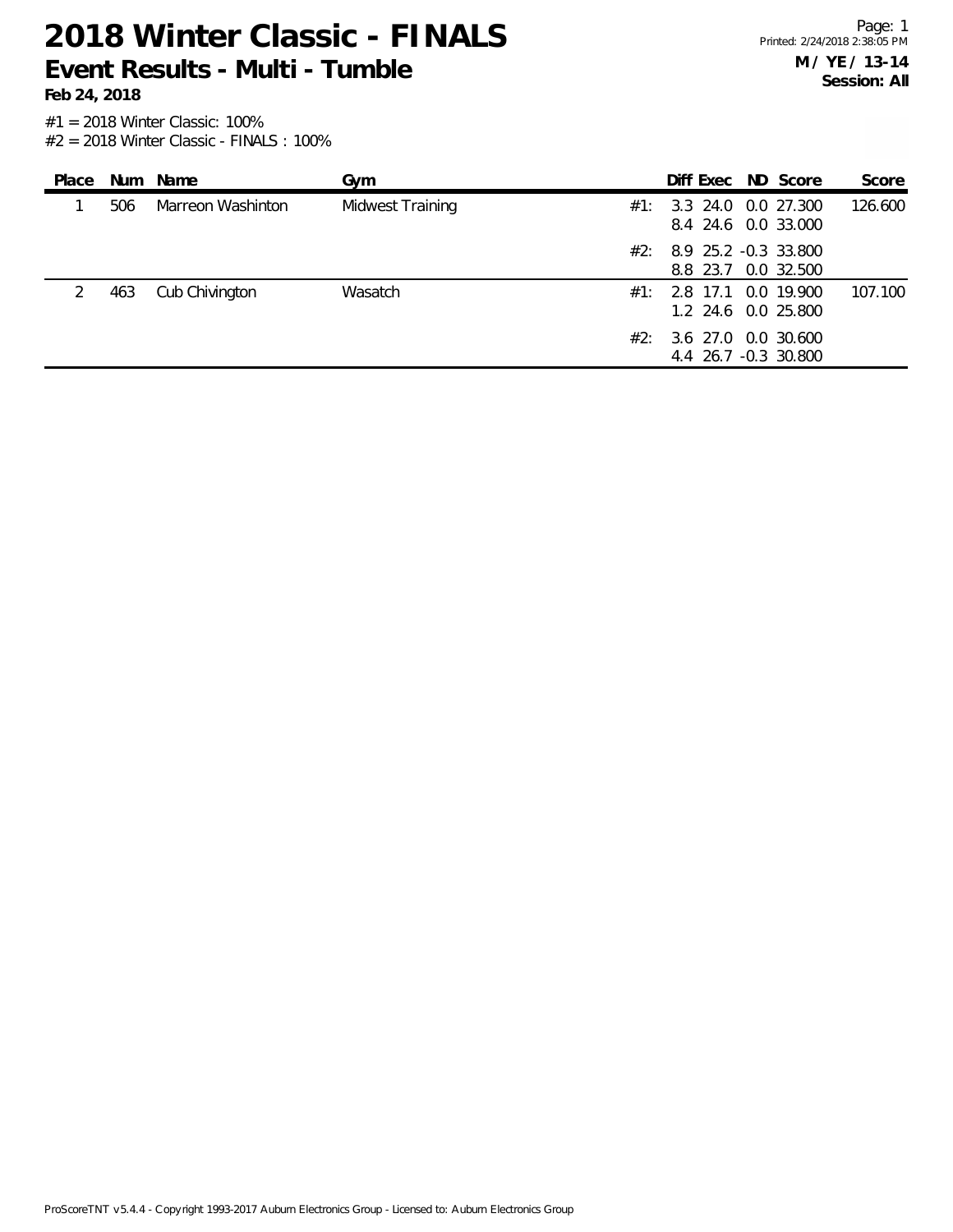**Feb 24, 2018**

| Place         |     | Num Name        | Gym                      |     |                        | Diff Exec ND Score                           | Score   |
|---------------|-----|-----------------|--------------------------|-----|------------------------|----------------------------------------------|---------|
|               | 436 | Shelby Nobuhara | High Altitude            | #1: | 3.6 27.9               | 0.0 31.500<br>4.1 25.5 0.0 29.600            | 122.100 |
|               |     |                 |                          | #2: | 3.4 26.7               | 3.6 27.3 0.0 30.900<br>0.0 30.100            |         |
| $\mathcal{P}$ | 511 | Savanna Cecil   | <b>Premier Athletics</b> | #1: |                        | 4.1 27.0 -0.2 30.900<br>3.8 26.7 -0.2 30.300 | 121.900 |
|               |     |                 |                          | #2: | 3.8 26.7               | 4.1 26.1 0.0 30.200<br>0.0 30.500            |         |
| 3             | 453 | Shelby Noonan   | Midwest Training         | #1: | $3.3$ 26.1<br>1.8 23.4 | 0.0 29.400<br>0.0 25.200                     | 113.600 |
|               |     |                 |                          | #2: | 3.3 26.7<br>$3.8$ 25.2 | 0.0 30.000<br>0.0 29.000                     |         |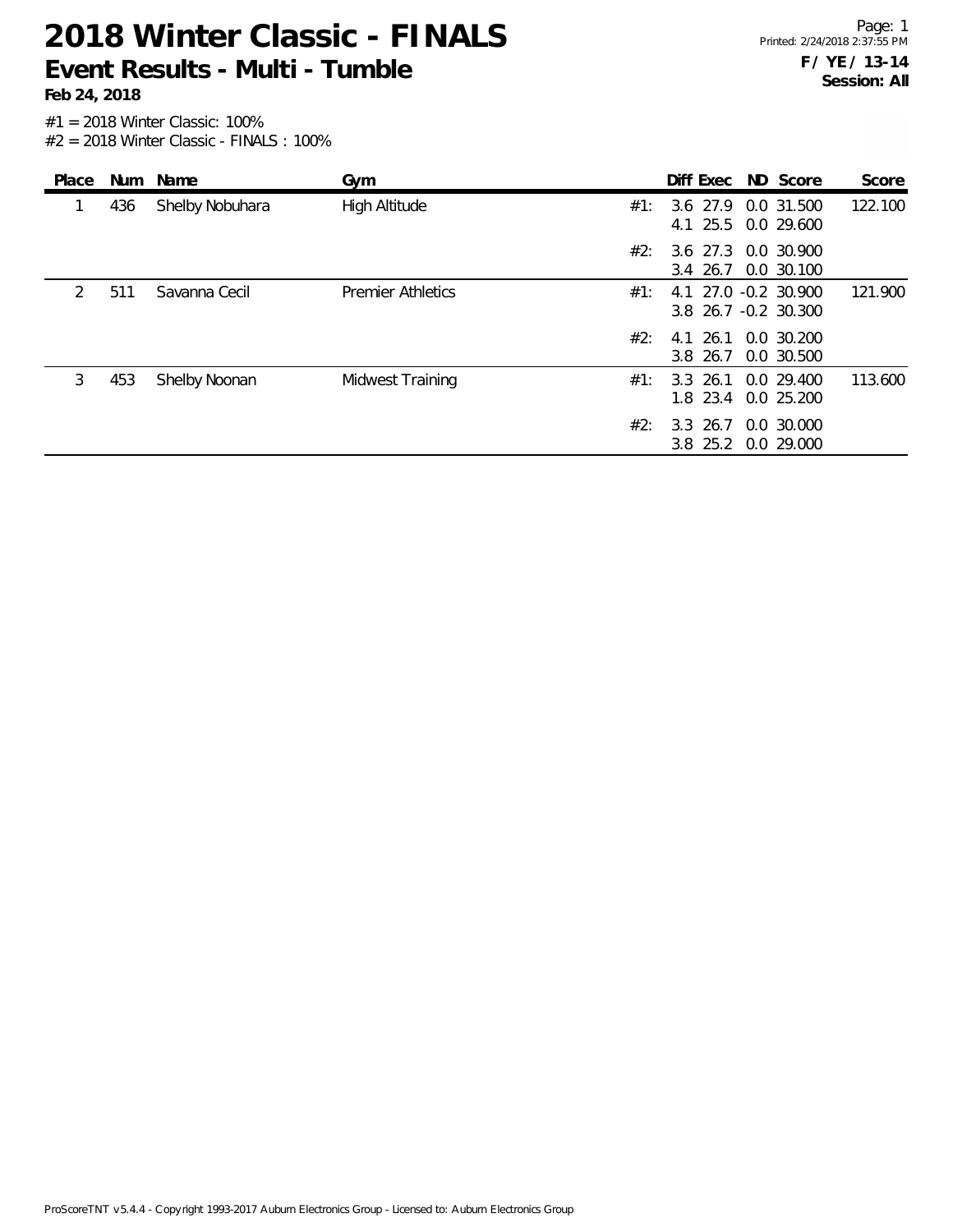| Place |     | Num Name            | Gym                        |     | Diff Exec ND Score               |                               | Score   |
|-------|-----|---------------------|----------------------------|-----|----------------------------------|-------------------------------|---------|
|       | 757 | <b>Tate Simmons</b> | <b>Amplify Gymnastics</b>  | #1: | $3.6$ 26.4<br>$3.6$ 26.4         | 0.0 30.000<br>0.0 30.000      | 118.300 |
|       |     |                     |                            | #2: | 3.6 26.1 0.0 29.700<br>3.4 25.2  | 0.0 28.600                    |         |
| 2     | 734 | Jeremy Darr         | Eagle Gymnastics TX        | #1: | 8.3 23.4 -0.6 31.100<br>4.0 27.0 | 0.0 31.000                    | 117.700 |
|       |     |                     |                            | #2: | $3.3$ 22.8<br>4.0 25.5           | 0.0 26.100<br>0.0 29.500      |         |
| 3     | 671 | Max Lively          | Oklahoma Extreme           | #1: | 2.9 23.4<br>2.8 18.3             | 0.0 26.300<br>0.0 21.100      | 111.300 |
|       |     |                     |                            | #2: | 8.1<br>$3.6$ 27.0                | 25.2 0.0 33.300<br>0.0 30.600 |         |
| 4     | 715 | Keith Eldridge      | <b>Integrity Athletics</b> | #1: | 24.9<br>3.9<br>1.2 23.7          | 0.0 28.800<br>0.0 24.900      | 108.700 |
|       |     |                     |                            | #2: | $3.4$ 23.4<br>$3.9$ 24.3         | 0.0 26.800<br>0.0 28.200      |         |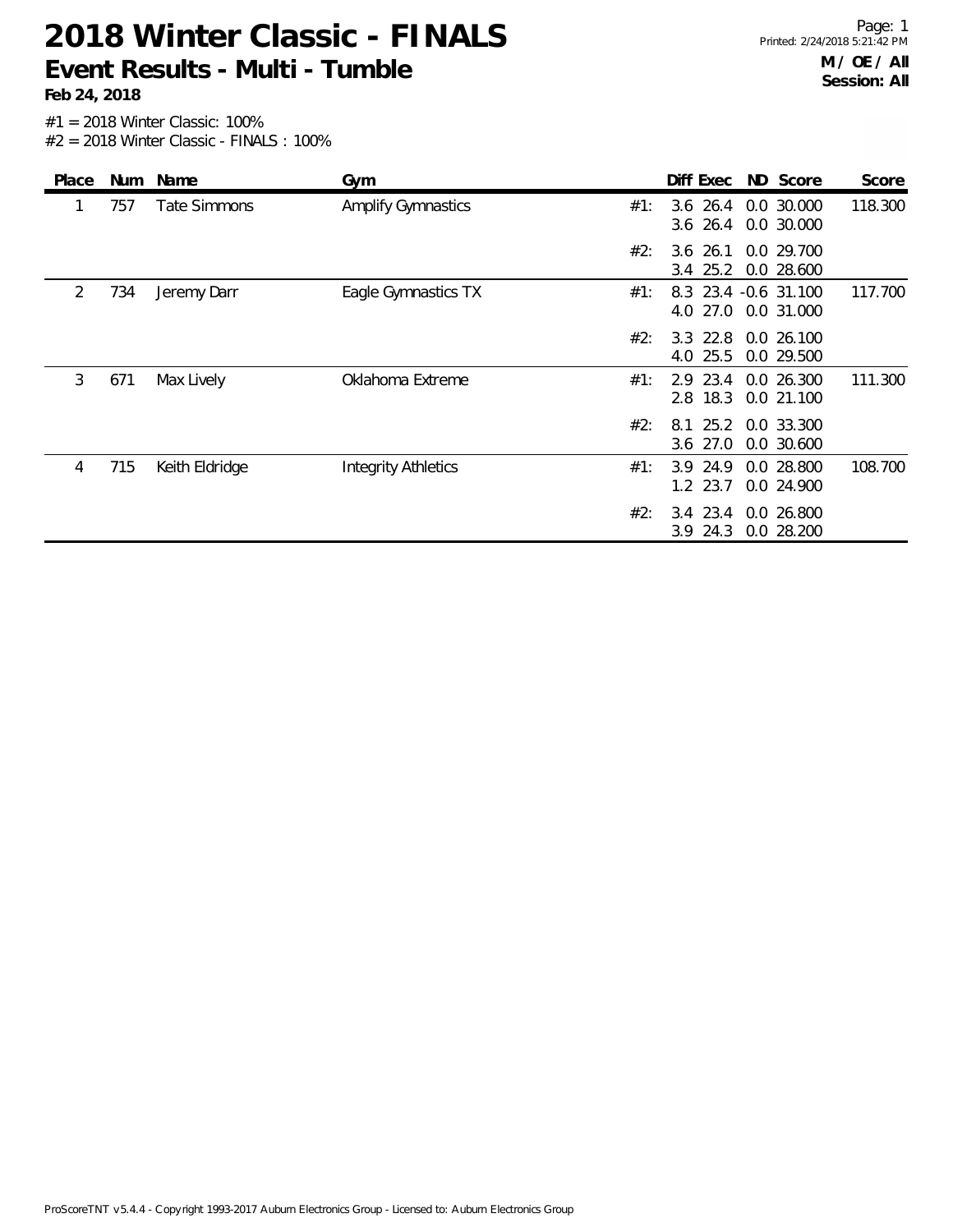Page: 1 Printed: 2/24/2018 5:20:34 PM **F / OE / All Session: All**

| Place          |     | Num Name                | Gym                | Diff Exec<br>ND Score                                  | Score   |
|----------------|-----|-------------------------|--------------------|--------------------------------------------------------|---------|
| 1              | 695 | <b>Isabel Steinmetz</b> | Gymnastics Central | 3.7 28.2 0.0 31.900<br>#1:<br>3.5 27.9<br>0.0 31.400   | 126.000 |
|                |     |                         |                    | #2:<br>3.7 27.6 0.0 31.300<br>3.5 27.9<br>0.0 31.400   |         |
| $\overline{2}$ | 683 | Emma Mobley             | SGT                | $3.2$ 26.4<br>0.0 29.600<br>#1:<br>4.1 25.8 0.0 29.900 | 121.100 |
|                |     |                         |                    | 3.6 27.0 0.0 30.600<br>#2:<br>3.4 27.6<br>0.0 31.000   |         |
| 3              | 735 | Sarah Viola             | Indigo             | 3.3 26.4 0.0 29.700<br>#1:<br>3.8 25.5 -0.6 28.700     | 115.600 |
|                |     |                         |                    | #2:<br>3.3 24.6 0.0 27.900<br>3.8 25.5<br>0.0 29.300   |         |
| 4              | 690 | Caroline Hudson         | SGT                | 3.2 24.3 -0.3 27.200<br>#1:<br>3.9 24.3 -0.3 27.900    | 113.900 |
|                |     |                         |                    | #2:<br>3.4 26.4 0.0 29.800<br>3.2 26.1 -0.3 29.000     |         |
| 5              | 665 | Susan Gill              | So Cal TTC         | 3.2 25.8 -0.3 28.700<br>#1:<br>2.4 24.6 -0.6 26.400    | 108.300 |
|                |     |                         |                    | 1.2 22.8 0.0 24.000<br>#2:<br>3.4 26.1 -0.3 29.200     |         |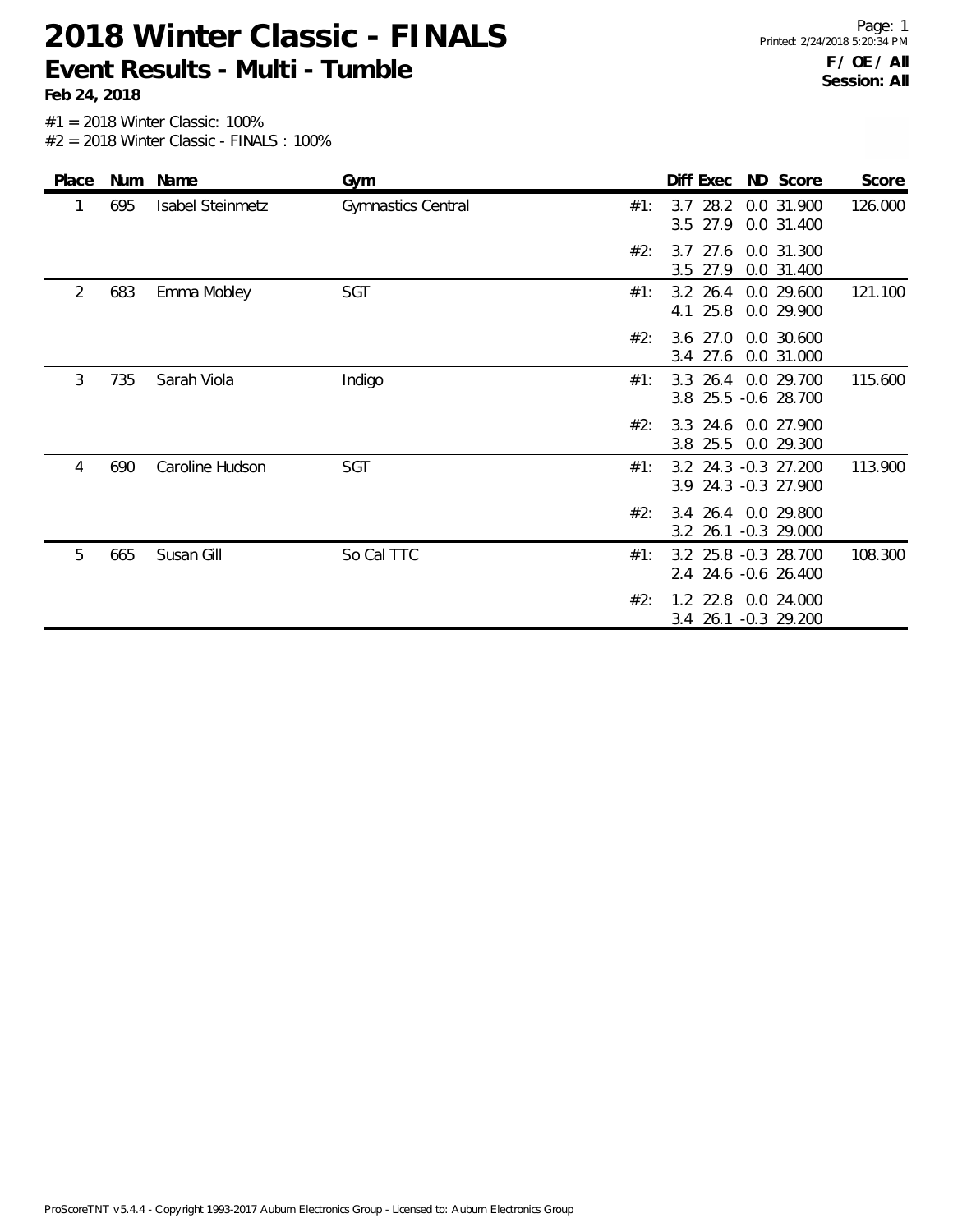**Feb 24, 2018**

| Place | Num | Name                | Gym                        |     | Diff Exec                  |                   | ND Score                 | Score   |
|-------|-----|---------------------|----------------------------|-----|----------------------------|-------------------|--------------------------|---------|
| 1     | 612 | Nicholas George     | Gleasons MG                | #1: | 8.3 27.9<br>8.9 27.9       |                   | 0.0 36.200<br>0.0 36.800 | 144.500 |
|       |     |                     |                            | #2: | 26.1<br>8.5<br>8.7<br>28.2 |                   | 0.0 34.600<br>0.0 36.900 |         |
| 2     | 640 | Haydn Fitzgerald    | <b>SGA Ballard</b>         | #1: | 26.4<br>9.5<br>8.9 26.7    |                   | 0.0 35.900<br>0.0 35.600 | 142.400 |
|       |     |                     |                            | #2: | 26.1<br>8.5<br>9.9<br>26.4 |                   | 0.0 34.600<br>0.0 36.300 |         |
| 3     | 653 | <b>Grant Forsee</b> | Elite World                | #1: | 9.5<br>26.1<br>8.9 24.3    |                   | 0.0 35.600<br>0.0 33.200 | 140.700 |
|       |     |                     |                            | #2: | 25.8<br>9.5<br>27.3<br>9.3 |                   | 0.0 35.300<br>0.0 36.600 |         |
| 4     | 549 | Zeke Dayton         | Wasatch                    | #1: | 4.8<br>29.1<br>8.1         | 26.4 - 0.6 33.900 | 0.0 33.900               | 129.000 |
|       |     |                     |                            | #2: | 1.2<br>26.1<br>25.8<br>8.1 |                   | 0.0 27.300<br>0.0 33.900 |         |
| 5     | 531 | Dominic Dumas       | The Flip Shop              | #1: | 8.1<br>26.1<br>8.5 25.5    |                   | 0.0 34.200<br>0.0 34.000 | 128.200 |
|       |     |                     |                            | #2: | 8.5<br>25.2<br>2.9 23.4    |                   | 0.0 33.700<br>0.0 26.300 |         |
| 6     | 611 | Noah Riley          | <b>FlipCity South</b>      | #1: | 8.0 24.3<br>4.4 27.6       |                   | 0.0 32.300<br>0.0 32.000 | 126.000 |
|       |     |                     |                            | #2: | 24.3<br>2.9<br>8.7<br>25.8 |                   | 0.0 27.200<br>0.0 34.500 |         |
| 7     | 558 | Aniket Rahane       | Team Legacy                | #1: | 28.2<br>4.4<br>4.8 28.5    |                   | 0.0 32.600<br>0.0 33.300 | 124.600 |
|       |     |                     |                            | #2: | 27.0<br>4.4<br>$1.2$ 26.1  |                   | 0.0 31.400<br>0.0 27.300 |         |
| 8     | 649 | Dmitriy Rebkovets   | Elite World                | #1: | 8.0<br>25.5<br>8.5 23.7    |                   | 0.0 33.500<br>0.0 32.200 | 90.000  |
|       |     |                     |                            | #2: | 3.3<br>21.0<br>0.0<br>0.0  | 0.0               | 0.0 24.300<br>0.000      |         |
| 9     | 593 | Raf Bryant          | <b>Integrity Athletics</b> | #1: | 25.5<br>8.0<br>4.8 25.8    |                   | 0.0 33.500<br>0.0 30.600 | 64.100  |
|       |     |                     |                            | #2: | 0.0<br>0.0<br>0.0<br>0.0   | 0.0<br>0.0        | 0.000<br>0.000           |         |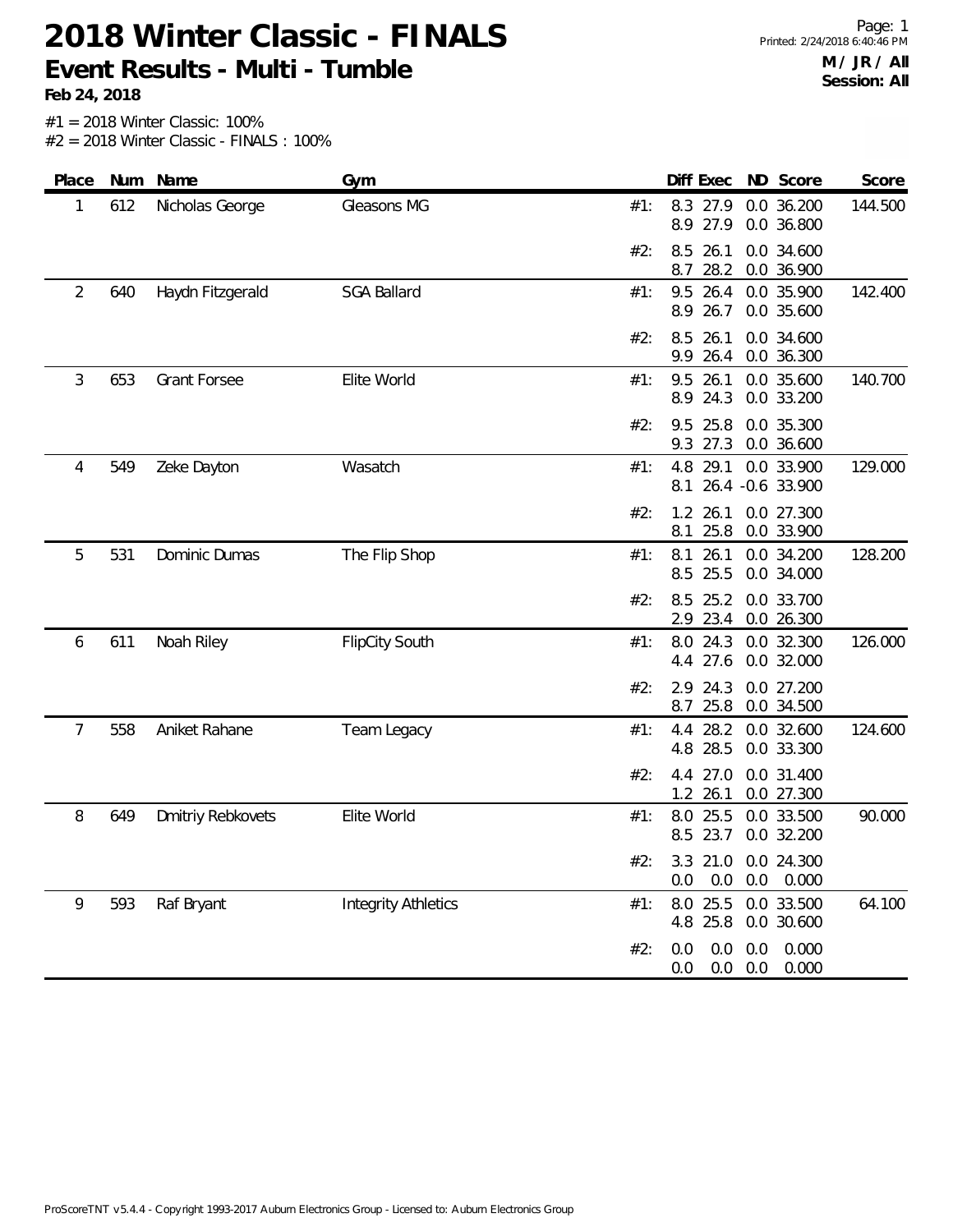**Feb 24, 2018**

#2 = 2018 Winter Classic - FINALS : 100%

| Place          | Num | Name              | Gym                      |     | Diff Exec ND Score         |                                | Score   |
|----------------|-----|-------------------|--------------------------|-----|----------------------------|--------------------------------|---------|
| 1              | 598 | Eve Doudican      | Oklahoma Extreme         | #1: | 8.5 26.1<br>8.5            | 0.0 34.600<br>24.6 -0.3 32.800 | 135.800 |
|                |     |                   |                          | #2: | 8.5<br>27.0<br>4.4 28.5    | 0.0 35.500<br>0.0 32.900       |         |
| $\overline{2}$ | 648 | Ashley McDonald   | High Altitude            | #1: | 3.6 27.9<br>3.8 26.7       | 0.0 31.500<br>0.0 30.500       | 125.500 |
|                |     |                   |                          | #2: | 3.6 28.2<br>3.8 27.9       | 0.0 31.800<br>0.0 31.700       |         |
| 3              | 572 | Morgan Vermillion | <b>CIGA</b>              | #1: | 3.4 27.3<br>3.9 26.4       | 0.0 30.700<br>0.0 30.300       | 123.800 |
|                |     |                   |                          | #2: | 28.5<br>3.4<br>3.9 27.0    | 0.0 31.900<br>0.0 30.900       |         |
| 4              | 644 | Megan Moeller     | Oklahoma Extreme         | #1: | 3.4<br>26.7<br>26.1<br>3.8 | 0.0 30.100<br>0.0 29.900       | 121.800 |
|                |     |                   |                          | #2: | 27.0<br>3.4<br>3.8 27.6    | 0.0 30.400<br>0.0 31.400       |         |
| 5              | 556 | Ayanna Albright   | <b>Premier Athletics</b> | #1: | 26.1<br>3.4<br>25.8<br>3.9 | 0.0 29.500<br>0.0 29.700       | 121.100 |
|                |     |                   |                          | #2: | 3.4<br>27.6<br>3.9         | 27.3 -0.3 30.400<br>0.0 31.500 |         |
| 6              | 525 | Tia Taylor        | <b>Premier Athletics</b> | #1: | 26.7<br>3.6<br>3.9<br>25.5 | 0.0 30.300<br>0.0 29.400       | 117.900 |
|                |     |                   |                          | #2: | 3.6 27.3<br>1.2 26.1       | 0.0 30.900<br>0.0 27.300       |         |
| 7              | 560 | Brittany Scianna  | Fire House               | #1: | 3.4<br>25.5<br>23.4<br>3.9 | 0.0 28.900<br>0.0 27.300       | 114.200 |
|                |     |                   |                          | #2: | 25.8<br>3.4<br>3.9 24.9    | 0.0 29.200<br>0.0 28.800       |         |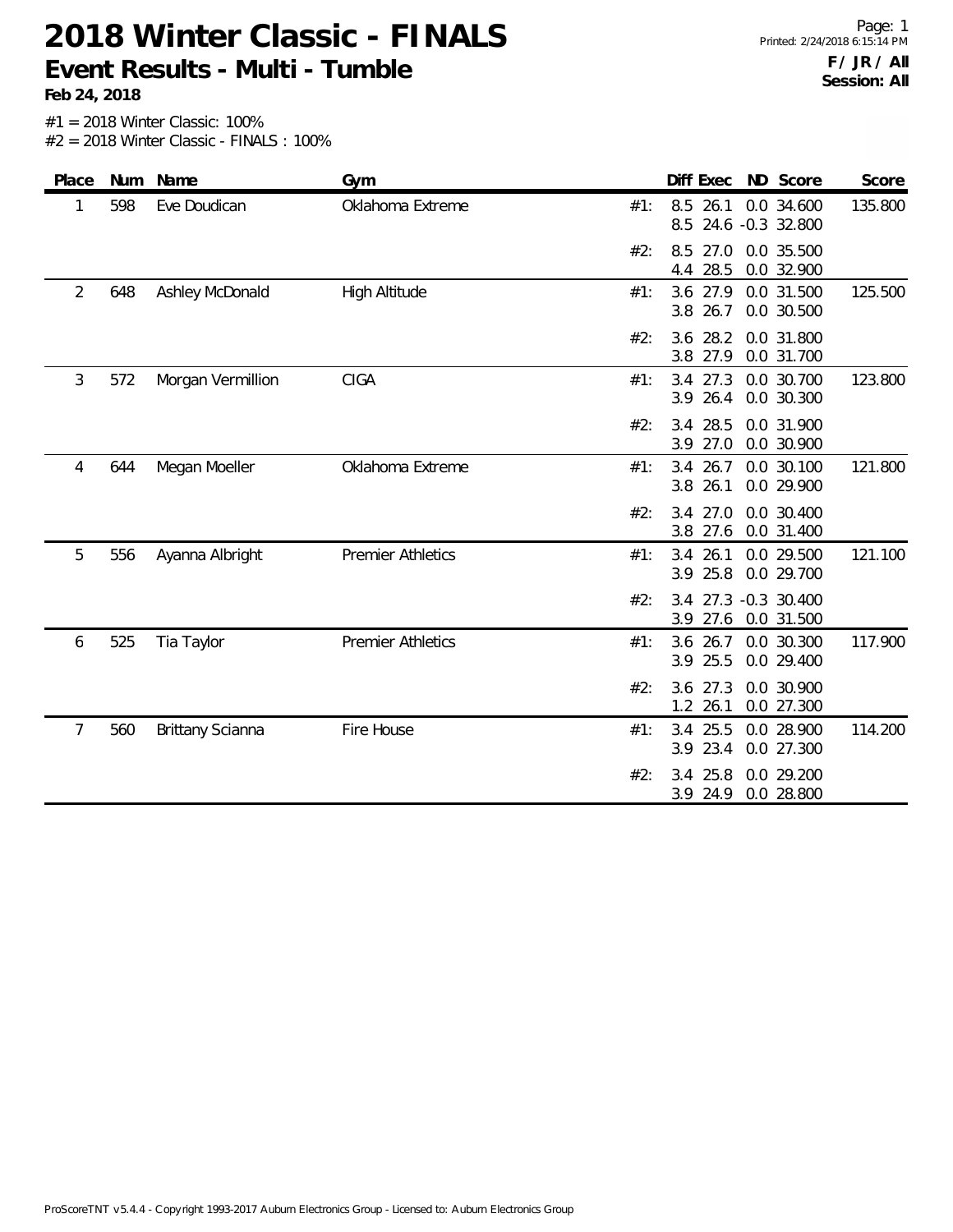**Feb 24, 2018**

Page: 1 Printed: 2/25/2018 7:38:42 PM **M / SR / All Session: All**

| Place | Num | Name                   | Gym        |     | Diff Exec                       |     | ND Score                 | Score   |
|-------|-----|------------------------|------------|-----|---------------------------------|-----|--------------------------|---------|
| 1     | 673 | Kaden Brown            | Wasatch    | #1: | 7.8 29.1<br>8.5 26.7            |     | 0.0 36.900<br>0.0 35.200 | 145.700 |
|       |     |                        |            | #2: | 27.9<br>8.7<br>8.5 28.5         |     | 0.0 36.600<br>0.0 37.000 |         |
| 2     | 731 | <b>Matthew Hawkins</b> | <b>NVG</b> | #1: | 5.8 27.3<br>$6.1\,26.7$         |     | 0.0 33.100<br>0.0 32.800 | 135.400 |
|       |     |                        |            | #2: | 7.0 27.9<br>7.3 27.3            |     | 0.0 34.900<br>0.0 34.600 |         |
| 3     | 759 | Emilio Lehmer          | <b>NVG</b> | #1: | 5.9 26.4<br>6.9 27.3            |     | 0.0 32.300<br>0.0 34.200 | 134.900 |
|       |     |                        |            | #2: | 7.3 27.6 0.0 34.900<br>6.5 27.0 |     | 0.0 33.500               |         |
| 4     | 687 | Patrick Lyell          | Elmwood    | #1: | 5.5 26.4<br>$6.3$ 25.2          |     | 0.0 31.900<br>0.0 31.500 | 126.500 |
|       |     |                        |            | #2: | 5.5 25.8<br>26.1<br>5.7         |     | 0.0 31.300<br>0.0 31.800 |         |
| 5     | 703 | <b>Andrew Davis</b>    | SGT        | #1: | 2.8 15.3<br>24.0<br>3.7         |     | 0.0 18.100<br>0.0 27.700 | 72.200  |
|       |     |                        |            | #2: | 3.3 23.1<br>0.0<br>0.0          | 0.0 | 0.0 26.400<br>0.000      |         |